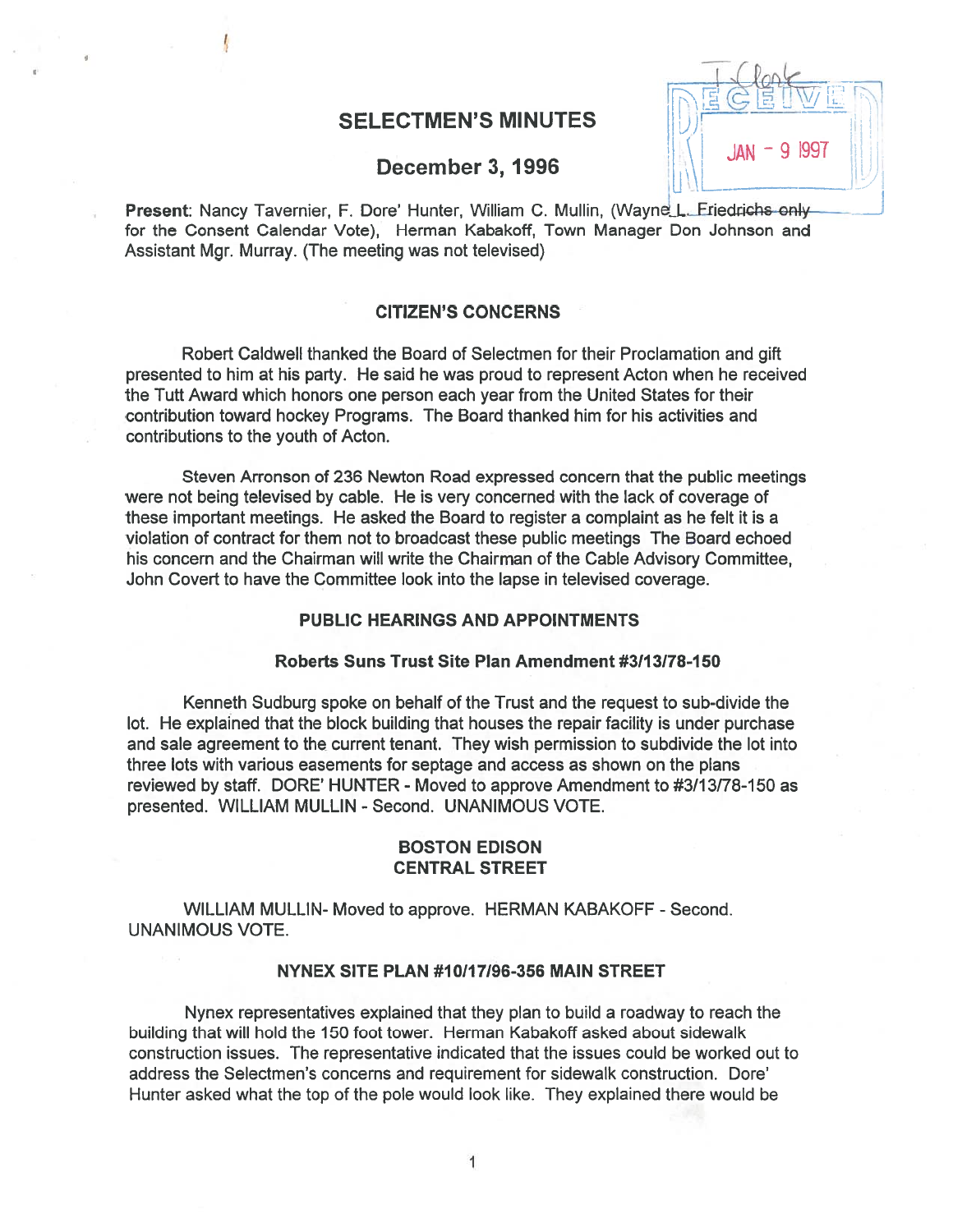three raised panels. He further asked if the pole could be painted to blend better. They felt that the current color would blend best with the sky line under most conditions. It will be galvanized and should age. The representatives indicated that this site will fulfill their in Acton for Towers. Depending on contour of the property, they require a tower every 5-<sup>10</sup> miles and they currently have two in Acton. Dote' Hunter asked how many companies the tower is built to handle. They responded that it could handle three companies. Mr. Hunter asked that that statement be recorded in the minutes. HERMAN KABAKOFF -Moved to take the matter under advisement. DORE' HUNTER - Second. UNANIMOUS VOTE.

## ACTON AUTO DISCOUNTERS 140 Great Road Class II License

Applicants were before the Board. The number of vehicles and operation will be the same as previously approved Class II for Mirak which is on file. DORE' HUNTER - MOVED TO APPROVE - HERMAN KABAKOFF - Second. UNANIMOUS VOTE.

## SICHUAN PAVILION PETER WONG MANAGER CHANGE

Mr. Wong is the replacement manager for the Sichuan Pavilion. He has extensive liquor experience through his employment in the restaurant business. The restaurant also filed <sup>a</sup> copy of their Liquor serving policy. DORE' HUNTER - Moved to approve Peter Wong as the new Manager for Sichuan Pavilion. HERMAN KABAKOFF - Second. UNANIMOUS VOTE.

### BUDGET PRESENTATION

Don Johnson made his budget presentation to the Board. The Board was <sup>p</sup>leased with the presentation. Mr. Mullin said it was <sup>a</sup> first class presentation, magnificent and anticipated all of his questions. He admires the focus on staffing flexibility. He asked about the usual budget busters. Don noted that they did not have any this year that we were aware of. Don noted that the budget was in fact rather benign.

Chairman Tavernier reiterated Mr. Mullin's comments and noted that the big pus<sup>h</sup> will be on for final votes by February 4th. At the January 7th meeting she wanted serious highlighting of areas for discussion at the day long January 11th meeting.

DORE' HUNTER - Moved to send the budget on to the FinCom with the understanding that it is not the final version. HERMAN KABAKOFF - Second. UNANIMOUS VOTE.

Chairman Tavernier thanked Mr. Penderville, member of the Fin Com for his solid service and attendance at tonight's presentation and for his participation at the sewer meetings.

Steve Arronson noted that the up front cost of the soft ware was now beginning to pay off.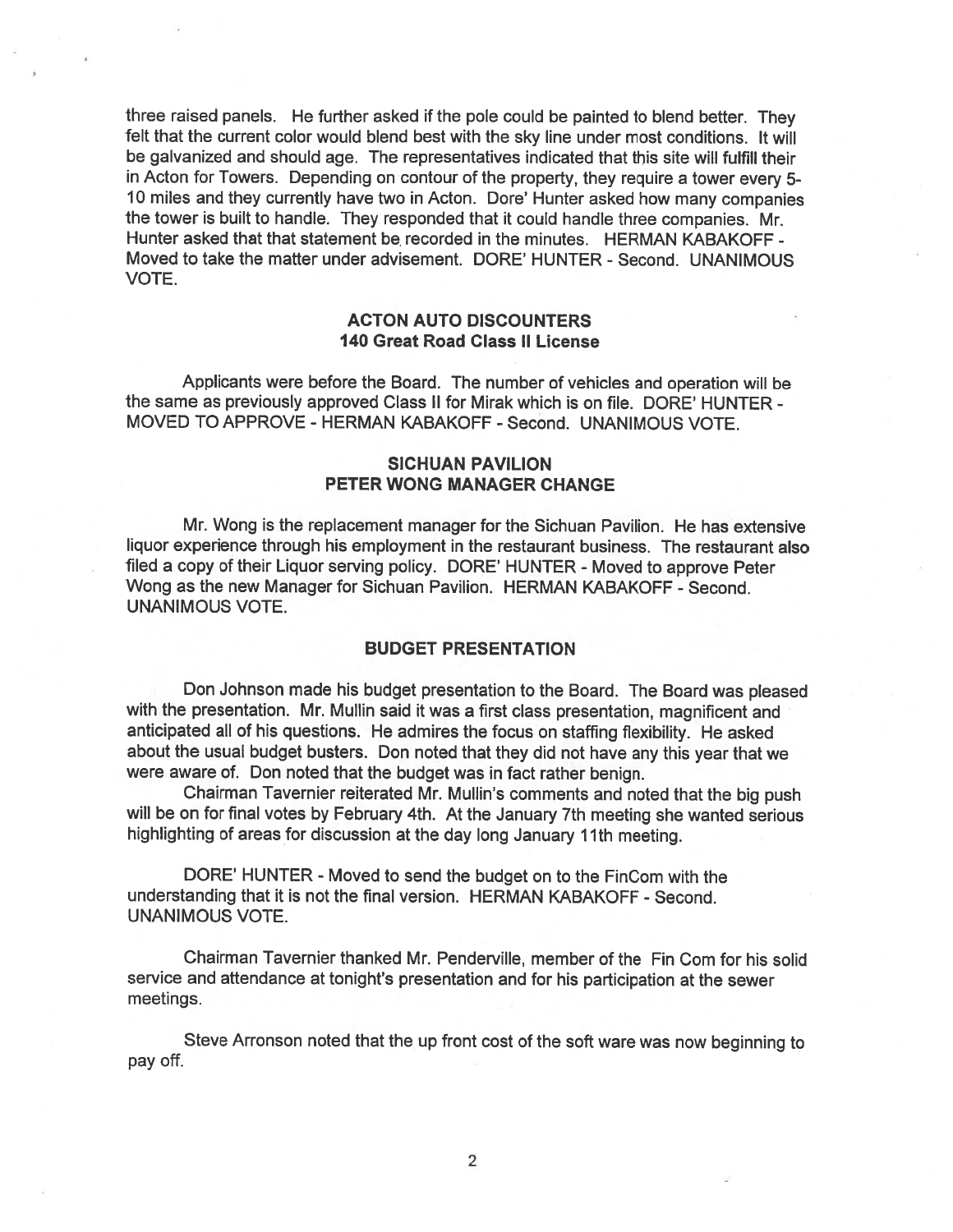Mr. Mullin noted that he will be traveling for the next three months and would like to know what the others thought about this absence. He wondered how much deliberation electronically could take place. Nancy felt we should find out how much was acceptable. They noted that while he could not vote electronically, perhaps he could stay in touch electronically.

## SELECTMEN'S BUSINESS

1997 LICENSE RENEWALS -The Board discussed the 1997 License renewals and will vote on the renewals with the exception of Liquor Licenses as <sup>a</sup> public hearing for the change in hours will take place at the December 17th meeting. WILLIAM MULLIN - Moved to take no action on Liquor Licenses. DORE' HUNTER - Second. UNANIMOUS VOTE.

WILLIAM MULLIN - Moved to approve the Common Victuller Licenses for 1997. HERMAN KABAKOFF - Second. UNANIMOUS VOTE.

WILLIAM MULLIN - Moved to approve the Class II Licenses. DORE' HUNTER - Second. UNANIMOUS VOTE.

DORE' HUNTER - Moved to approve the Class I licenses with the exception of Swanson Pontiac/GMC. WILLIAM MULLIN - Second. UNANIMOUS VOTE.

WILLIAM MULLIN - Moved to approve the license to tell fortunes, Billiards, Entertainment, Taxi, Bowling Alley, Automated Amusement, 24 hour Permit. DORE' HUNTER - Second. UNANIMOUS VOTE.

HERMAN KABAKOFF -Moved to approve the Boarding House Permit for Mr. Gallagher - DORE' HUNTER - Second. UNANIMOUS VOTE.

HALLOWEEN BYLAW- The Board discussed the draft Town Meeting Article. Herman felt we should not legislate Halloween behavior. Dore' felt it was <sup>a</sup> useful approach and felt that <sup>a</sup> communal code of what is appropriate should be addressed. He further noted that Town Meeting could vote this code of behavior. He said it was <sup>a</sup> useful exercise in community dialogue of what is appropriate. Mr. Mullin said that it needed to address the curfew and ability to enforce such <sup>a</sup> curfew. He feels the police need ability to enforce <sup>a</sup> penalty. He urged the curfew aspec<sup>t</sup> and work on the Rules of Halloween and the dissemination of this through the schools and media. Chief Robinson felt <sup>a</sup> resolution at Town Meeting and the publishing of appropriate behavior would accomplish the same result.

Herman suggested that the Chief come up with <sup>a</sup> comprehensive plan for civic behavior.

DORE' HUNTER - Moved to place <sup>a</sup> Resolution and Curfew Bylaw on the warrant as holding articles and decide latter which one to bring forward. - WILLIAM MULLIN -Second. 2-2 Tavernier and Herman No.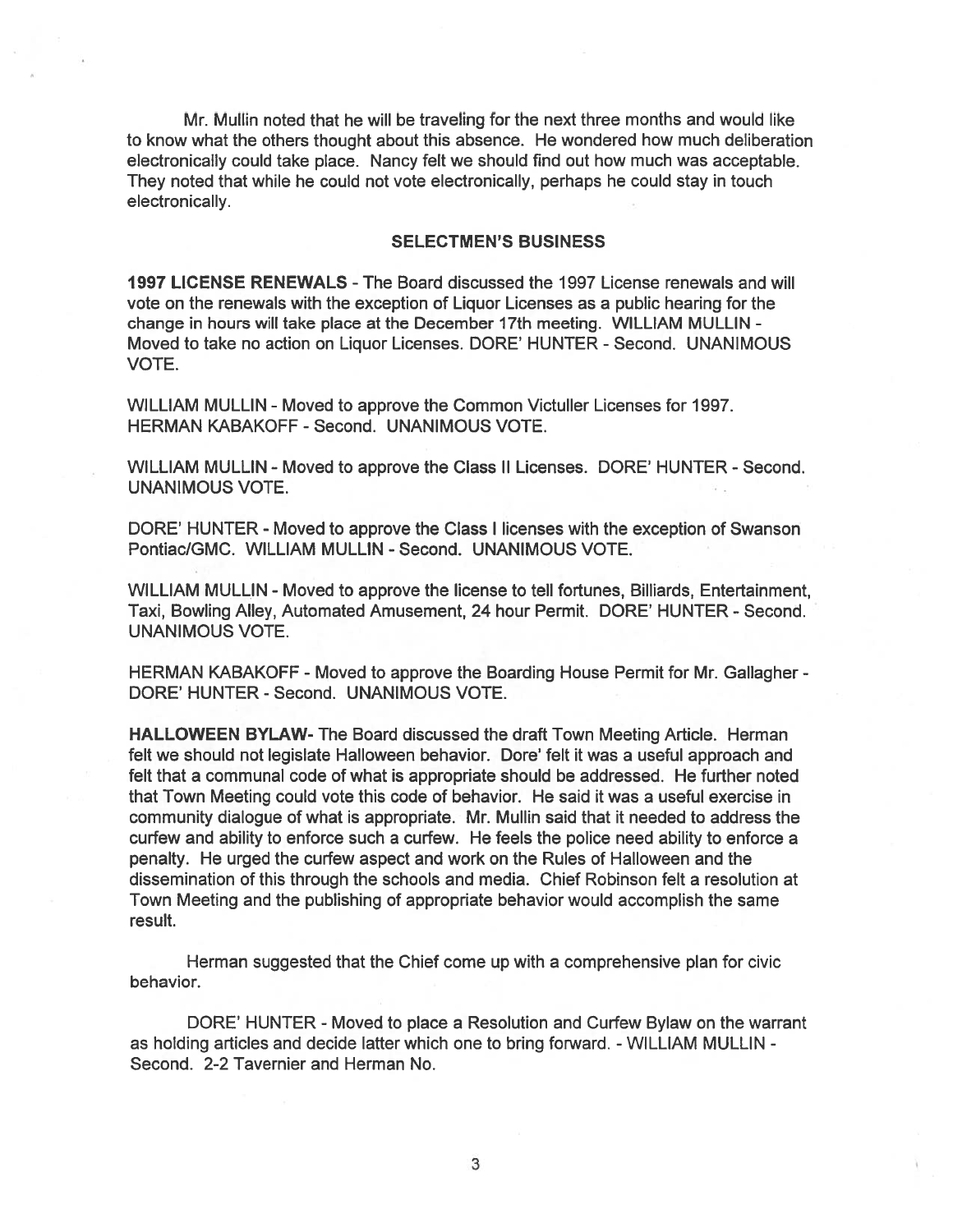Steve Arronson urged the board not vote <sup>a</sup> curfew bylaw. He said it would impact 99% of the good kids. He felt <sup>a</sup> Resolution would be acceptable.

WILLIAM MULLIN - Moved to reserve <sup>a</sup> holding article for <sup>a</sup> bylaw to allow for Curfew. NANCY TAVERNIER - Second. 1-2, Tavernier and Kabakoff No, Hunter Abstaining.

DORE' HUNTER - Moved to present a Resolution to Town Meeting. WILLIAM MULLIN - Second. 3-1 Kabakoff No.

SIGN WAIVER REQUEST - WILLIAM MULLIN - Moved to approve the Waiver request submitted by the United Way. HERMAN KABAKOFF - Second. UNANIMOUS VOTE.

EAGLE SCOUT COURT OF HONOR - Nancy will represent the Board.

COMMUNITY SURVEY -The Board discussed the memo prepared by Selectmen Hunter and Kabakoff. The Board will send minutes of their meetings to those committees that requested them. They will have an oversight meeting with ABCC.

CONSERVATION LAW FOUNDATION LETTER - The Board discussed the re establishment of the Transportation Advisory Committee to address the concerns for sidewalks etc. A temporary task group could be formed. Mr. Mullin was against forming <sup>a</sup> task force. He felt the Planning Board would be the best area to discuss the items raised in Ms. Robbins letter as they pertain to zoning and planning issues. Chairman Tavernier will write the Planning Board.

SEWER ACTION COMMITTEE - Nancy outlined John's analysis which now shows flow more in the area of 250,000 gal/day and the cost is doubled because it was <sup>a</sup> flow based analysis and originally done on <sup>a</sup> 500,000 gal/day. Nancy noted disappointment with the lack of Fin Com and School Committee representatives participation with the Committee. The committee has developed <sup>a</sup> list of items for <sup>a</sup> scope of work the Steering Committee would like to use funds from the Slattery Gift Fund to fund the Supplemental Report to see how many pump stations would be needed, update costs, maps etc. More information on plant that would handle 1/2 the flow first phase, site plan for Adams Street and financial impacts of the 50/50 bylaw on users. They also want to do <sup>a</sup> cash flow analysis on different scenario's. The cost for the Scope of Work is \$21,500 from the quote given by SEA. revised to November 27, 1996.

Dore' felt that this was needed to move forward in <sup>a</sup> professional way, much like the studies done for Town Hall and the Library projects.

The Steering Committee would provide SEA with the Consensus /non-binding information from the 2001 Meeting and ask them to address the 6 points under Alternative B to the extent reasonable.

Dore' noted that the 2001 consensus was more <sup>a</sup> policy exercise vs. SEA, which would provide a more professional analysis.

Nancy felt SEA would provide information to the Steering Committee and then they would recommend action/suggestions to the Board of Selectmen.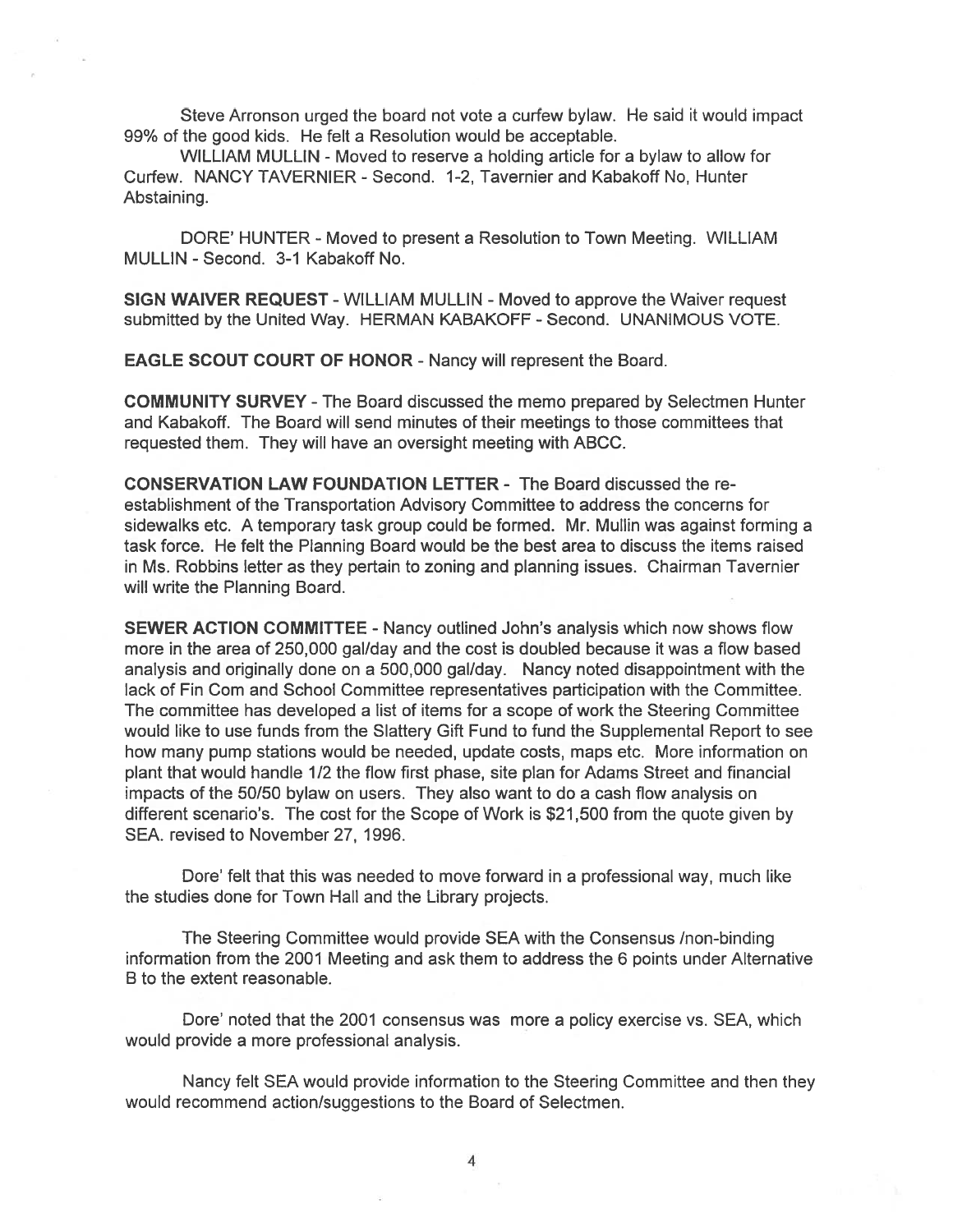Herman wanted commitment from the Steering Committee that they would <sup>g</sup>ive consideration to the work done by <sup>2001</sup> group. Nancy said they can't spea<sup>k</sup> for the Committee, but felt they would.

Bill was disappointed in the Fin Com members lack of participation in the process and hopes it will change. The Finance Committee sub-committee should have analyzed these issues already.

Bill was concerned about incremental approac<sup>h</sup> and asked about flow surprise. It was explained that the Water District's new Manager discovered the discrepancy. The Water District was converting data and they weren't ready until after the 2001 exercise was conducted.

WILLIAM MULLIN - Moved to approve the appropriation of funds from the Slattery Gift Fund for the Scope of Work as outlined in the revised 11/27/96 proposal. DORE' HUNTER - Second. UNANIMOUS VOTE.

Steve Arronson suggested <sup>p</sup>hasing in incrementally and use as <sup>a</sup> <sup>p</sup>ilot <sup>p</sup>lan.

#### CONSENT AGENDA

DORE' HUNTER - Moved to Approve. WILLIAM MULLIN - Second. UNANIMOUS VOTE. (Mr. Friedrichs was presen<sup>t</sup> for this vote)

## TOWN MANAGER'S REPORT

#### EXECUTIVE SESSION

DORE' HUNTER Moved to go into Executive Session for the purpose of discussing collective bargaining and potential litigation strategy. HERMAN KABAKOFF - Second. UNANIMOUS VOTE.

Roll Call taken by Mr. Hunter - All Ayes.

The Board adjourned at 11:45 P.M.

Ćlerk Date

Doc: Min12/3/96. COMMUNITY SURVEY PAGE 4 AMENDED to DELETE REFERENCE TO HDC REQUEST FOR STAFF. Amended by BOS vote of 1/21/97.

Christine M. Recording Sect).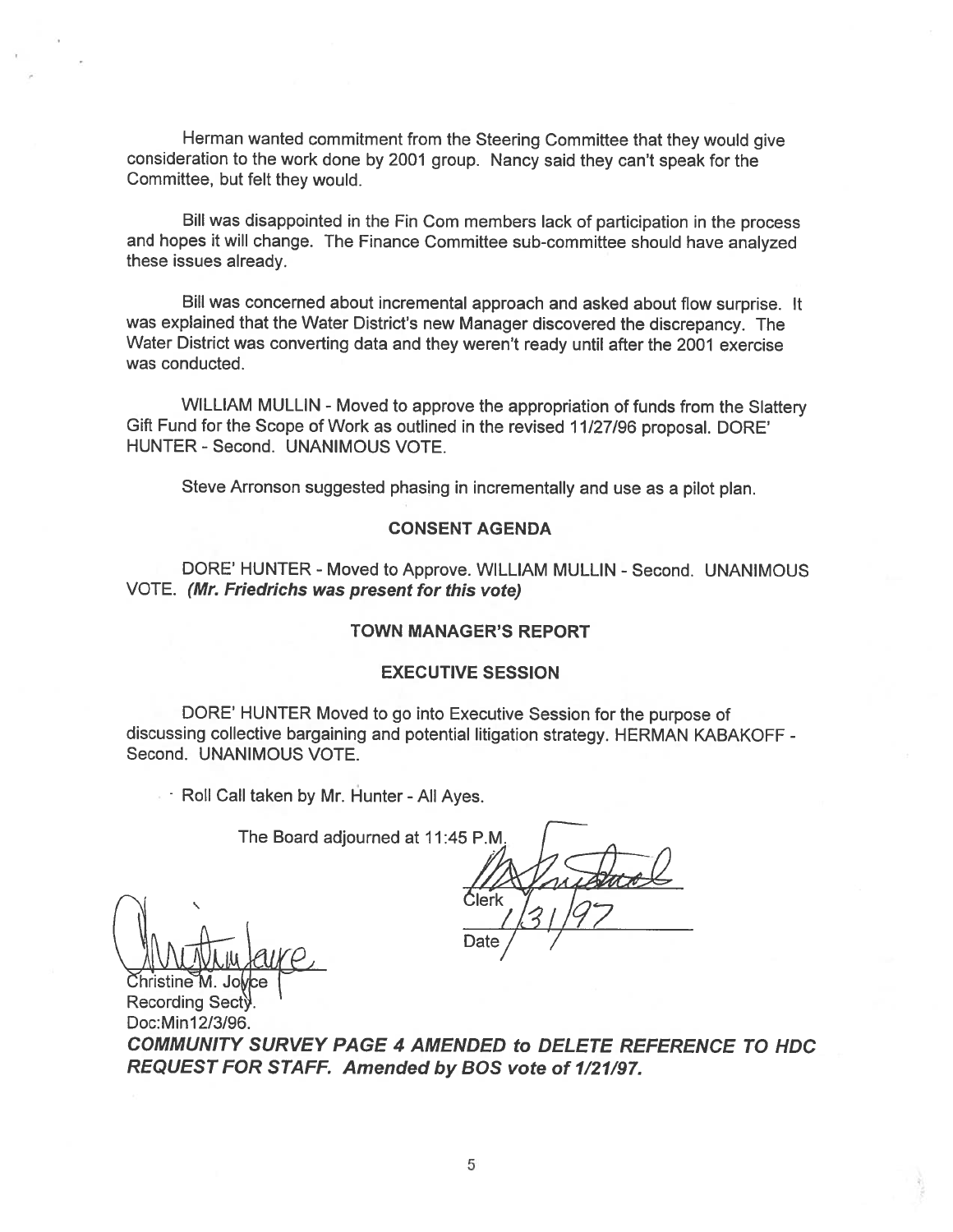Nov. 27, 1996

TO Board of Selectmen

FROM: Nancy E. Tavernier, Chairman

SUBJECT: Selectmen's Report

# AGENDA Room 204 December 3, 1996

#### I. CITIZEN'S CONCERNS

## II. PUBLIC HEARINGS & APPOINTMENTS

- 1. 7:31 ROBERTS SUNS TRUST, SITE PLAN MODIFICATION -3113178-150 -Enclosed <sup>p</sup>lease find <sup>a</sup> reques<sup>t</sup> and staff comment and recommendation regarding the subject site <sup>p</sup>lan for Board action.
- 2. 7:34 BOSTON EDISON, CENTRAL STREET Enclosed please find a petition and staff comment for Board Action.
- 3. 7:35 NYNEX SITE PLAN # 10/17//96-356, 982 Main Street Enclosed please Site Plan application and staff comment for Board review.
- 4. 7:45 ACTON AUTO DISCOUNTERS CLASS II, 140 GREAT ROAD Enclosed please find application and staff comment for Board review and action.
- 5. 7:50 PETER WONG CHANGE OF MANAGER- SICHUAN PAVILION -Enclosed <sup>p</sup>lease find the necessary forms and staff comment for Board review.
- 6. 8:00 BUDGET PRESENTATION -The Town Manager will presen<sup>t</sup> the FY98 Budget and supporting materials.

#### III. SELECTMEN'S BUSINESS

7. 1997 LICENSE RENEWALS -Enclosed please find <sup>a</sup> list of licenses to be renewed for 1997 for Board action.

8. HALLOWEEN BYLAW - Enclosed <sup>p</sup>lease find <sup>a</sup> Draft Halloween Bylaw for Board discussion and review.

9. SIGN POLICY WAIVER - Enclosed please a request from the Acton Boxborough United Way for a waiver from the size and duration limits of the Selectmen's Sign Policy of use for Board action.

10. COMMUNITY SURVEY - Enclosed <sup>p</sup>lease find recommended actions from the committee surveys that were returned and coordinated by Selectmen Hunter and Kabakoff for Board action.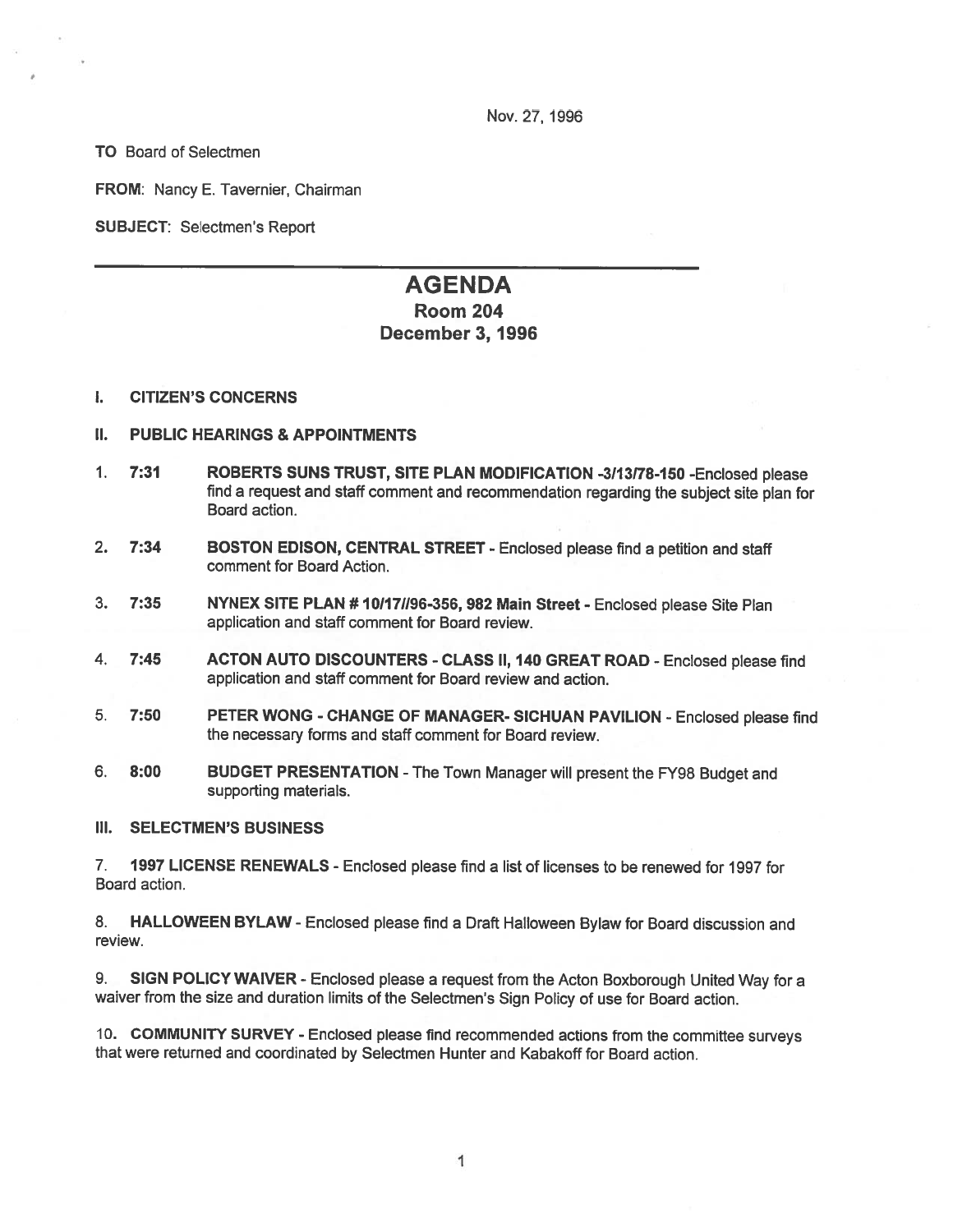11. SEWER ACTION COMMITTEE - Enclosed please find <sup>a</sup> recommendation for expenditure from the South Acton Gift Fund for additional analysis of financing of sewers by SEA.

12. **EAGLE SCOUT** - Enclosed please find an invitation for Matthew Finn's Court of honor on January 4, 1997 for Board assignment.

#### IV. CONSENT AGENDA

13. ACCEPT GIFT - Enclosed please <sup>a</sup> reques<sup>t</sup> from the Police Chief for acceptance of Funds from the donation of junk vehicles to the Dare Gift Fund for Board action.

14. ACCEPT MINUTES - Enclosed please find the October 22, 1996 minutes for Board acceptance.

15. SURPLUS DECLARATION -Enclosed please find <sup>a</sup> reques<sup>t</sup> from Richard Howe for the declaration of certain equipment as Surplus for disposal/sale purposes for Board action

16. CONCORP. Site Plan #10102196-355, 1012 Main Street - Enclosed please find <sup>a</sup> Draft Decision for Board review and action.

17. HISTORICAL COMMISSION APPOINTMENT -Enclosed please find <sup>a</sup> recommendation from VCC for appointment of Peter Grover to the Historical Commission as <sup>a</sup> full member with <sup>a</sup> term to expire 6/30/98 for Board action.

18. CONSERVATION COMMISSION APPOINTMENT- Enclosed please find <sup>a</sup> recommendation from VCC for appointment of Andrew Magee as <sup>a</sup> full-member of the Conservation Commission with <sup>a</sup> term to expire 6/30/99 for Board action.

V. TOWN MANAGER'S REPORT

VI. EXECUTIVE SESSION

#### MEETINGS

#### 19. December 2, 1996 room 204 @ 7:30 p.m. Route 2 CAC

#### ADDITIONAL INFORMATION

Enclosed please find additional correspondence that is strictly informational and requires no Board action.

#### FUTURE AGENDAS

To facilitate scheduling for interested parties, the following items are scheduled for discussion on future agendas. This IS NOT <sup>a</sup> complete Agenda.

DEC. 17 - Oversight meeting w/A/B Cultural Council Class II - Dolan - Main Street

PcclDec.3.DOC